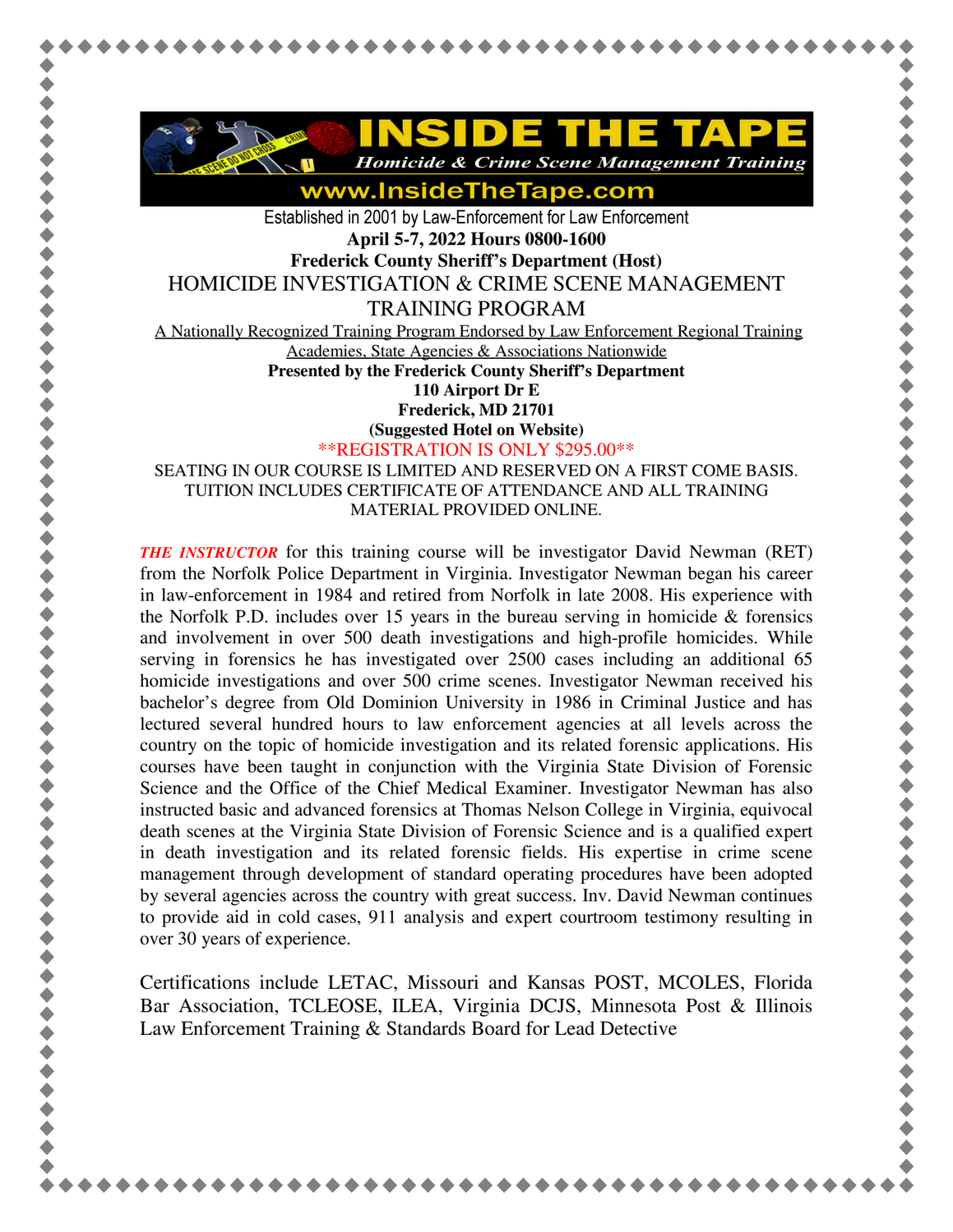## **COURSE TOPICS** ARE TO INCLUDE:

\*Development of Standard Operating Procedures Regarding the Suspicious Death Scene \*Defining and Explaining the Various Levels of Association that Exist Between the Homicide Victim and Offender (Pyramid of Association) (Solvability Factors)

\*Initial Scene Responsibilities Covering Boundaries, Canvassing (Data Collection)  $\&$ Immediate Leads (Sources)

\*Proper Crime Scene Protocol as it Relates to Death Investigation & Homicide

- \*Cold Case Investigation Strategies & Review of Solvability Factors (Case Objectives) \*Cold Case Reviews
- \*Evaluation of the 911 Call During the Active Phase through Case Reviews

\*Sources of Crime Scene Contamination & Prevention (Assessment Accountability)

- \*Categories of Circumstantial Evidence and Recognition of Contamination
- \*Victimology and Immediate Lead Indicators (High Vs. Low Risk)

\*Medical-Legal Death Investigation (Victim I.D. / Time of Death / Injury Recognition)

- \*Primary & Secondary Crime Scenes (Proper Definition)
- \*Crime Scene Sequence Event Determination Model Employing Scientific Method \*Crime Scene Evaluation (Execution of the Walk-thru)
- \*Crime Scene Indicators Related to Motive, Manner of Death & Method of Operation
- \*DNA Review and Touch Evidence (Familial DNA & Phenotyping) (Genealogy)
- \*Specific Types of Crime Scenes & Related Forensic Disciplines
- \*Case Review (To Change Each Course)
- \*Suicide and Equivocal Death Scene Investigation Analysis of Equivocal Death
- \*SIDS Review and Infant Homicide Scene

Inside the Tape has been committed to providing quality training to law-enforcement agencies since 2001 without raising tuition rates or cancelling classes. We have added more in-depth topics and several new case reviews to our program which continues to receive high marks from law enforcement at all levels across the country and has been used as a model for homicide scene management by agencies such as the Cincinnati, Austin, Detroit, Atlanta and St Paul Police in Minnesota. Several agencies contract our program out for in-service training and have implemented our methodologies and crime scene management principles with great success resulting in higher clearance and conviction rates. Our courses have also been certified by the Illinois Law Enforcement Training and Standards Board by the Law and Justice Commission as required training to serve as a lead detective in the state.

REGISTER ONLINE AT WWW.INSIDETHETAPE.COM

Simply go to the calendar page and click the on-line registration link for the Frederick County Course. Print out the registration form and complete including method of payment. Fax the registration to 1-866-529-6152. You will receive a confirmation within 24 hours and a receipt if paying by credit card. Once payment is made refunds are not issued but credits are given for any future training course offered in the U.S.

INVESTIGATOR DAVID NEWMAN (RET) NORFOLK POLICE DEPARTMENT HOMICIDE & FORENSIC SECTION

INSIDETHETAPE@COX.NET WWW.INSIDETHETAPE.COM **Phone:** (757) 748-1991 **Fax:** (866) 529-6152 **Toll Free: (800) 297-6007**